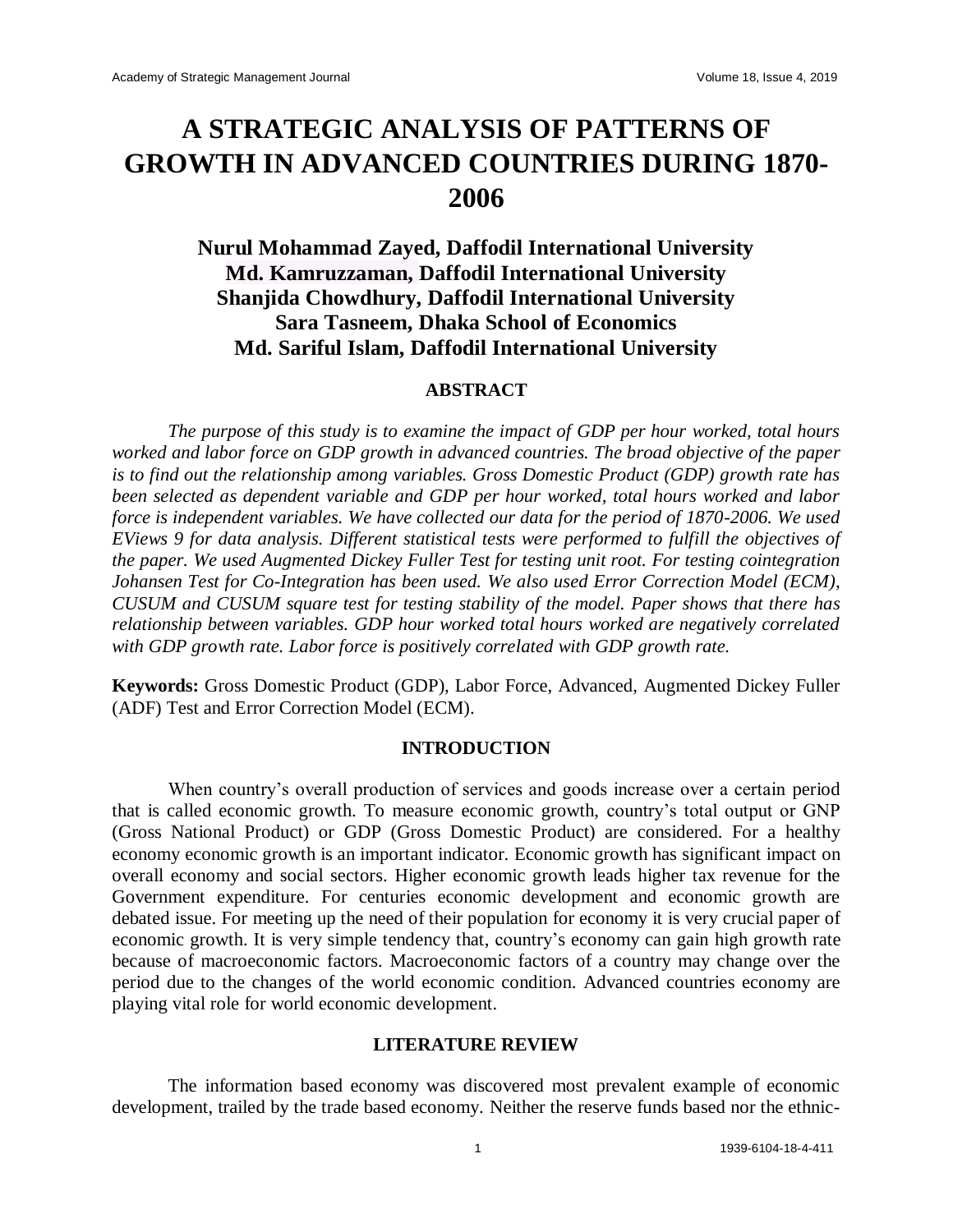religiously influenced example was discovered huge in influencing financial development founded by Kim (2014). His study also revealed that the trade based and knowledge based economy has positive significance on economic development. Lin & Rosenblatt (2012) showed that for global economic development not only developing countries are playing significant role, but also middle income countries also playing crucial role for overall development. It's very important role for developing countries that they are contributing advance knowledge for practical and academic. Winters et al. (2008) tried to examine pattern of rural development for 15 developing countries. Their analysis shows that there is a strong positive significant relation between share of income and per capita income in rural non-agriculture activities. Their study also examined that the relation between agriculture production and per capita income is negative. Chen et al. (2014) examined the impact of urbanization of economic growth. They have selected 30 years panel data for finding out their study goal. Last there decade the level of urbanization have been changed dramatically. They have found that there is no significant correlation between the speed of urbanization and the growth of economic development at global level. Kim (2017) tried to examine the pattern of world economic development with consider of quality of life. Study reveals that there have several pattern of economic growth: trade based, knowledge based and savings based. Out of different types of economic growth, the most predominant pattern is knowledge- based economy. Fritz & Koch (2016) found that social connection can be set up under various institutional and economic conditions. Higher economic developments provide individual social prosperity, but it is matter of sad it can be destroy our environment for huge carbon emotion. Zahonogo (2017) tried to find out in developing countries how economic growth is affected by globalization by considering the period 1980-2012 in Sub-Saharan African (SSA) 42 counties. For SSA counties the relationship between economic growth and globalization is not linear.

#### **OBJECTIVES**

The purpose of this study is to find out the macroeconomic variables influence on economic development of the advanced counties. The general objective of this paper is to find out the relationship between GDP, average growth rates, GDP per hour worked, total hours worked and labor force. This paper will empirically investigate on the determinants of GDP growth rate. Estimating how GDP growth rate response to change in the labor force and total work per hour. The specific object of this study is to find out the effect of GDP per hour, total hours worked and labor force on GDP growth rate in advanced countries with reference to 1870- 2006.

#### **METHODOLOGY**

This paper is based on secondary data. For collecting data we have used different types of sources like, the World Bank development Indicator, International Monetary Fund report and different journals. For collecting data we have consider period of 1870-2006. For analysis all those data EViews 9 software used. For conducting the study we used different types of statistical tools. Firstly we tried to show stationary of data by following Unit root test (Augmented Dikky Fuller Test). For testing cointegration Johansen Test for Co-Integration has been used. It also used Error Correction Model (ECM) test, CUSUM test and CUSUM square test. Here CUSUM test and CUSUM square test has been used for checking stability of the model.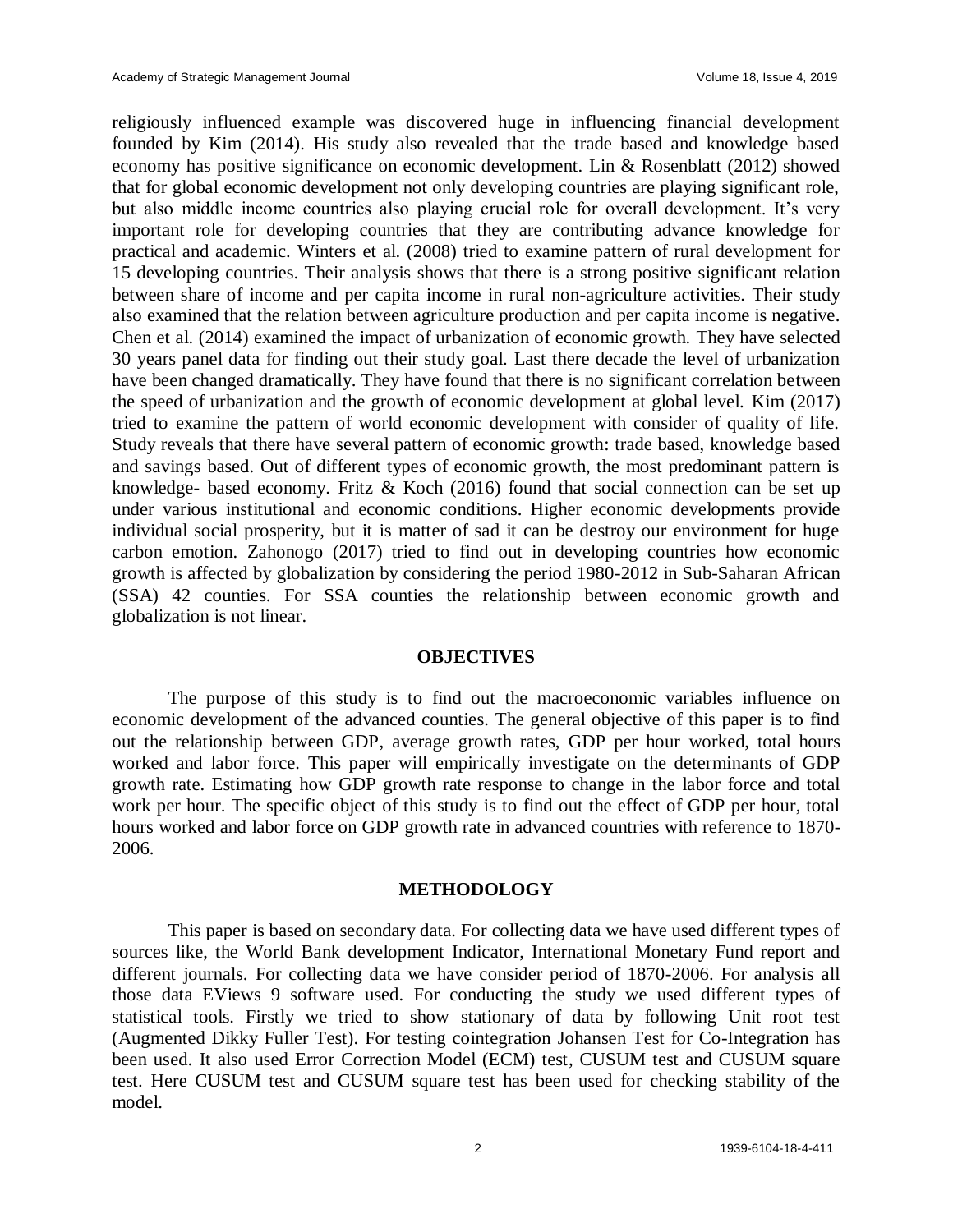#### **THEORY AND MODEL**

In this model rt is representing the average gross domestic product growth rate, gdppht is the average gdp per hour worked, thwt is the total hours worked and lft is labor force. For examining the short run dynamic in relationship among GDP average growth rates, GDP per hour worked, total hours worked and labor force, an ECM model has been developed.

$$
Gdp_t = \alpha + \beta 0 + \beta 1 gdpph_t + \beta 2thw_t + \beta 3lf_t + \epsilon_t
$$
\n(1)

$$
\Delta Ingdp = \alpha 0 + \alpha 1 \Delta Ingdpph_i - i + \alpha 2Inthw_i - i + lnlf_i - i + \Delta Ingdp_i - i + \alpha 2U_i - i + \epsilon_i
$$

$$
U_t - I = \ln g dp 2_t - \beta 0 - \beta \ln g dp ph_t - \beta \ln w_t - \beta \ln t
$$
\n(2)

Where,  $\alpha$ 4 U<sub>t</sub>-1- expresses the error correction term, it is the residual from the co integrating equation, α3 indicated the error correction coefficient and αi are the estimated short term coefficients (Jammeh, 2012).

# **RESULTS AND DISCUSSION**

From Augmented Dickey Fuller (ADF) unit root test (Table 1), it can be said that all these variables are stationary at  $1<sup>st</sup>$  difference. By testing Johansen Test (Table 2) for Conintegrating it has been estimated that at least there has 1 co integrating equation in this model, Trace statistic and Max-Eigen Statistics also support this co-integrating equation Zahonogo (2017).

| Table 1<br>AUGMENTED DIKKY FULLER (ADF) UNIT ROOT TEST |                                                |                       |             |  |  |
|--------------------------------------------------------|------------------------------------------------|-----------------------|-------------|--|--|
| Variable                                               | $C$ (constant) and $T$ (trend) in the equation | <b>ADF</b> statistics | Optimum lag |  |  |
| <b>GDP</b>                                             | $C$ and $T$                                    | $-11.555$             |             |  |  |
| <b>GDPPH</b>                                           | C and T                                        | $-11.664$             |             |  |  |
| <b>THW</b>                                             | C and T                                        | $-11.678$             |             |  |  |
| ΙF                                                     | $C$ and $T$                                    | 15.3952               |             |  |  |

Sources: Estimated GDP=Gross Domestic Product, GDPPH=Gross Domestic Product per Hour Worked. THW=Total Hours Worked and LF=Labor Force.

| Table 2<br><b>JOHANSEN TEST FOR CO-INTEGRATION</b> |                           |                         |                |                                       |                                       |                         |
|----------------------------------------------------|---------------------------|-------------------------|----------------|---------------------------------------|---------------------------------------|-------------------------|
| <b>Hypothesized</b><br>No. of $CE(s)$              | <b>Trace</b><br>statistic | 0.05<br><b>Critical</b> | Eigen<br>value | <b>Hypothesized</b><br>No. of $CE(s)$ | <b>Max-Eigen</b><br><b>Statistics</b> | 0.05<br><b>Critical</b> |
|                                                    |                           | <b>Value</b>            |                |                                       |                                       | <b>Value</b>            |
| None $*$                                           | 66.30455                  | 47.85613                | 0.302073       | None $*$                              | 47.47262                              | 27.58434                |
| At most 1                                          | 18.83194                  | 29.79707                | 0.076916       | At most 1                             | 10.5646                               | 21.13162                |
| At most 2                                          | 8.267342                  | 15.49471                | 0.036678       | At most 2                             | 4.932581                              | 14.2646                 |
| At most 3                                          | 3.334761                  | 3.841466                | 0.024947       | At most 3                             | 3.334761                              | 3.841466                |

Sources: Estimated (\*denoted significance level), (GDP=Gross Domestic Product, GDPPH=Gross Domestic Product per Hour Worked, THW=Total hours worked and LF=Labor Force).

From the Table 3 it can be said that there exist both positive and negative relationship among gross domestic product growth rate, gross domestic product per hour worked, total hours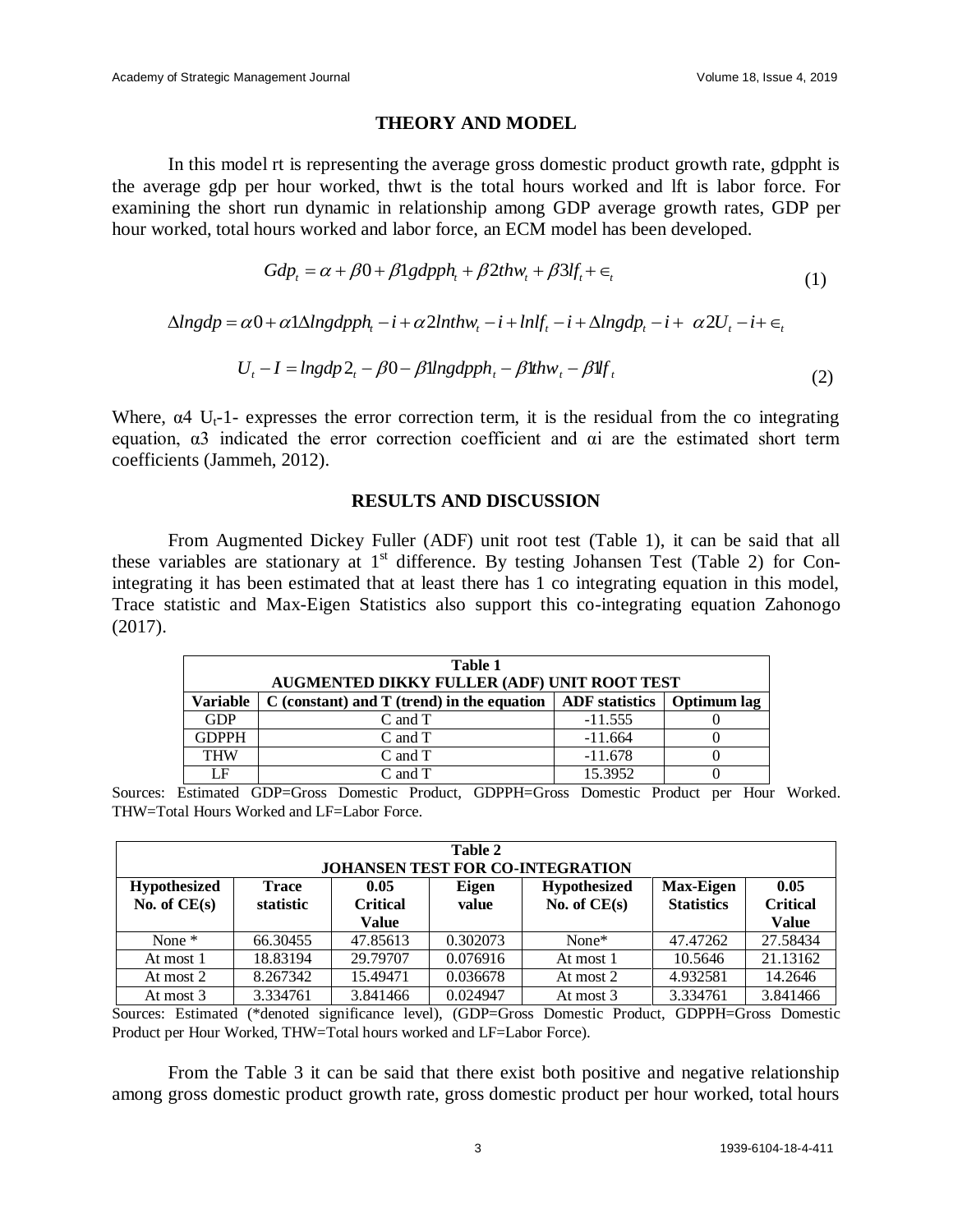worked and labor force. Gross domestic product per hour worked and total hours worked are negatively correlated with GDP average growth rate. Here just labor force is positively correlated with GDP. Here is the retrieved co-integration equation.

$$
gdp_t = 1.00 - 0.998948 \, gdpph_t - 1.006273thw_t + 0.002512lf_t - 2.534566 \, \epsilon_t \tag{3}
$$

| Table 3<br>NORMALIZED CO-INTEGRATING VECTORS AND THE CORRESPONDING ADJUSTMENT<br><b>COEFFICIENTS</b> |                       |                       |                       |           |  |  |
|------------------------------------------------------------------------------------------------------|-----------------------|-----------------------|-----------------------|-----------|--|--|
| Variable                                                                                             | <b>B</b> coefficients | <b>A Coefficients</b> | <b>Standard error</b> | t-value   |  |  |
| <b>GDP</b>                                                                                           | 1.000000              |                       |                       |           |  |  |
| <b>GDPPH</b>                                                                                         | $-0.9989$             | 0.99946               | 0.003                 | 333.479   |  |  |
| <b>THW</b>                                                                                           | $-1.0063$             | 1.00366               | 0.02841               | 35.3325   |  |  |
| LF                                                                                                   | 0.002512              | $-0.0016$             | 0.05482               | $-0.0284$ |  |  |
| `onstant                                                                                             | $-2.5346$             | 1.27456               | 0.00039               | 0.03288   |  |  |

Sources: Estimated (GDP=Gross Domestic Product, GDPPH=Gross Domestic Product per Hour Worked, THW=Total hours worked and LF=Labor Force).

From Table 4, it is very clear that the relationship among all those variables were stable during 1870-2006. From R-squared value it is worth of saying that the data sets is relatively good for this work. Here GDP growth rate can be explained properly because F-Statistic is robust enough at 5% significant level.

| Table 4                                 |                    |                       |             |             |  |  |
|-----------------------------------------|--------------------|-----------------------|-------------|-------------|--|--|
| <b>ERROR CORRECTION REPRESENTATIONS</b> |                    |                       |             |             |  |  |
| <b>Variables</b>                        | <b>Coefficient</b> | <b>Standard Error</b> |             | t-value     |  |  |
| Constant                                | $-4.7311$          | 0.00028               |             | $-0.0167$   |  |  |
| $D(GDP(-1))$                            | 2.543462           | 1.83649               |             | 1.38496     |  |  |
| $D(GDP(-2))$                            | 2.426269           | 1.24962               |             | 1.9416      |  |  |
| $D(GDPPH(-1))$                          | $-2.546229$        | 1.82807               |             | $-1.39285$  |  |  |
| $D(GDPPH(-2))$                          | -2.397099          | 1.23837               |             | $-1.93569$  |  |  |
| $D(THW(-1))$                            | $-2.56768$         | 1.90382               |             | $-1.3487$   |  |  |
| $D(THW(-2))$                            | $-2.398471$        | 1.33778               |             | $-1.79288$  |  |  |
| $D(LF(-1))$                             | 0.034704           | 0.71138               |             | 0.04878     |  |  |
| $D(LF(-2))$                             | 0.027139           | 0.70724               |             | 0.03837     |  |  |
| <b>Variables</b>                        | D(GDP)             | D(GDPPH)              | D(THW)      | D(LF)       |  |  |
| R-squared                               | 0.033174           | 0.046938              | 0.003971    | 0.202815    |  |  |
| Adj. R-squared                          | $-0.036999$        | $-0.022236$           | $-0.068321$ | 0.144954    |  |  |
| Sum sq. resids                          | 0.001326           | 0.001228              | 7.00E-05    | 3.82E-05    |  |  |
| S.E. equation                           | 0.00327            | 0.003147              | 0.000751    | 0.000555    |  |  |
| F-statistic                             | 0.472745           | 0.678555              | 0.054933    | 3.505249    |  |  |
| Log likelihood                          | 581.9475           | 587.0616              | 779.0297    | 819.5275    |  |  |
| Akaike AIC                              | $-8.53653$         | -8.612859             | $-11.47805$ | $-12.0825$  |  |  |
| Schwarz SC                              | $-8.320273$        | -8.396602             | $-11.2618$  | $-11.86624$ |  |  |
| Mean dependent                          | 2.99E-06           | 3.96E-05              | $-3.81E-05$ | $-8.21E-06$ |  |  |
| S.D. dependent                          | 0.003211           | 0.003113              | 0.000727    | 0.000601    |  |  |

Sources: Estimated (GDP=Gross Domestic Product, GDPPH=Gross Domestic Product per Hour Worked, THW=Total Hours Worked and LF=Labor Force).

Figures 1 and 2 showing CUSUM and CUSUM square statistics. Basically graph showing that most of the time green line is within red line so we can say that our model is stable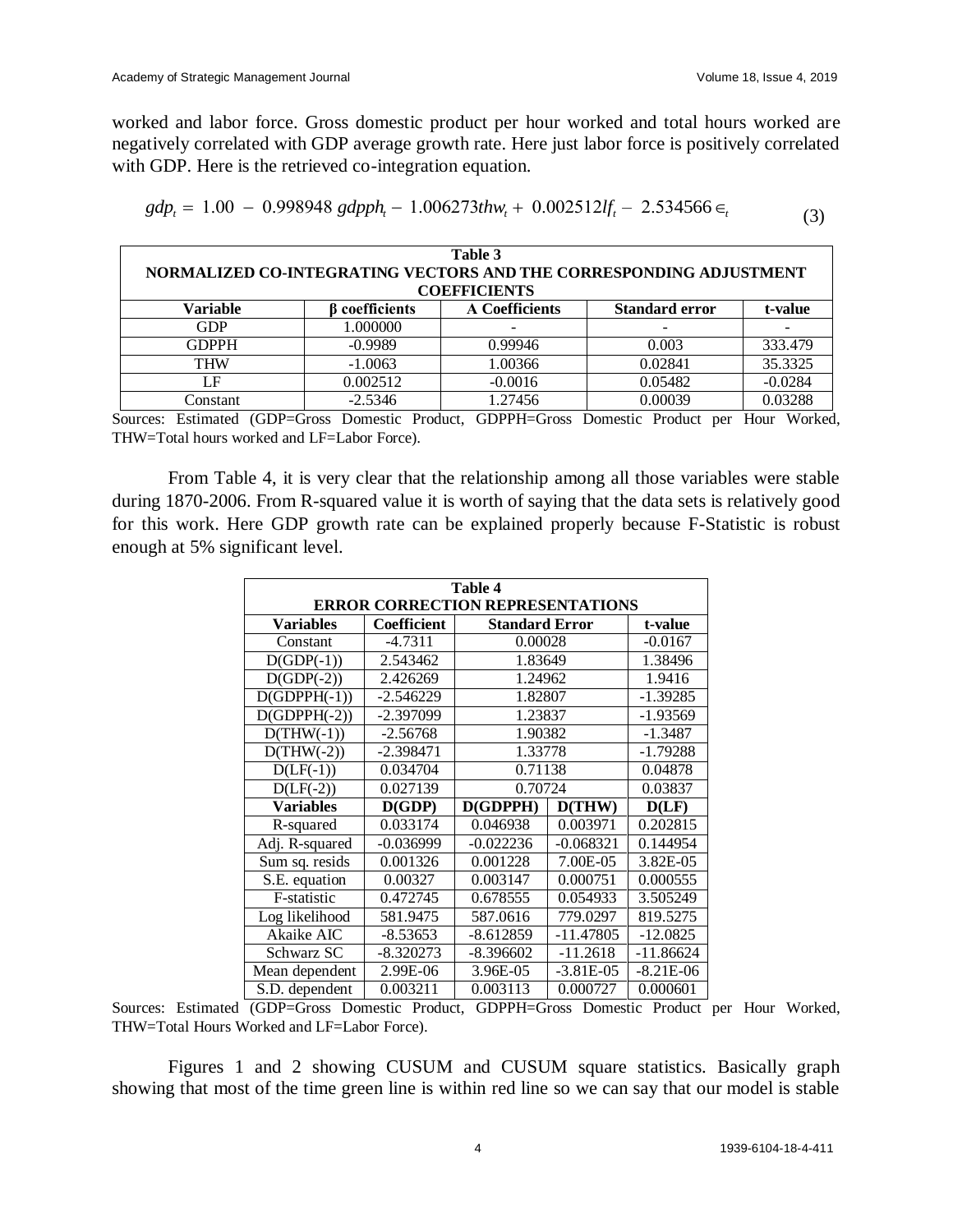Kim (2017). After lots of analysis and study, paper shows that for advanced countries (1870- 2006) the pattern of economic growth is really amazing. Our study found that GDP affected by GDPPH, total hours worked and total labor force. There have strong relationship between all those variables. The findings of analysis show that the relationship between GDP growth and labor force is positive. But GDP per hour worked and total hours worked are negatively correlated with GDP growth. Our CUSUM and CUSUM square test suggest that out model is stable over the year 1870-2006.



# **CUSUM SQUARE STATISTICS**

# **CONCLUSIONS AND RECOMMENDATIONS**

Advanced countries economic condition is more stable than underdevelopment economy or developing economy Fritz & Koch (2016). Every economy is affected by lots of internal and external factors. For smooth economic development government is more concern for their macroeconomic factor improvement. Our paper findings suggest that for advance countries policy maker and government should highly concentrate to improvement of economic development Fritz & Koch (2016). Country's economy policy maker should focus on Gross Domestic Product (GDP) per hour worked and total hours worked for good production.